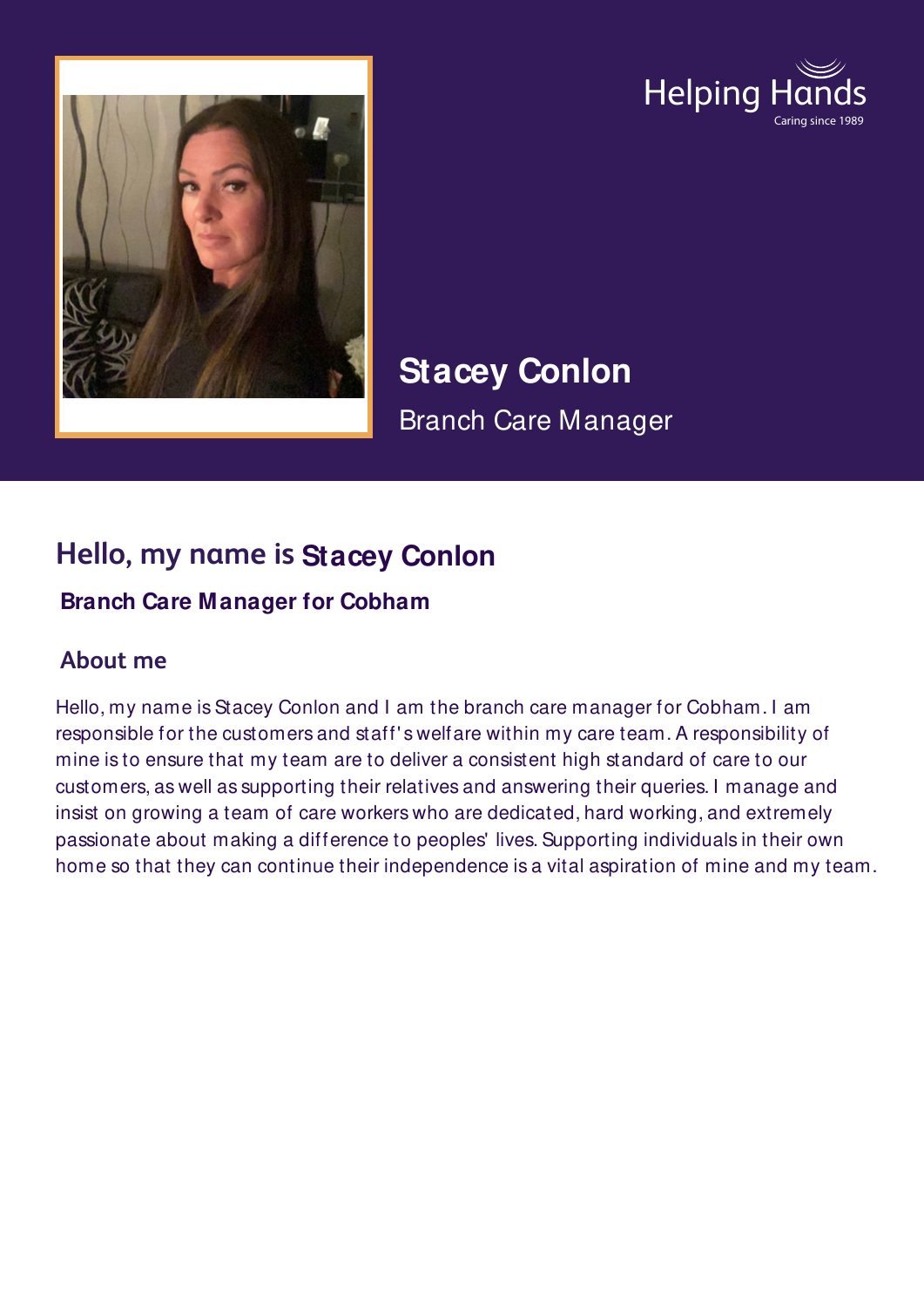### **My experience and expertise**

I have worked in the care sector for over twenty-five years and have held multiple positions within this industry. I started as a care worker in a residential home and went into nursing care in a home. Following this, I had a break as I became a mother. When I felt the time was right I ventured into domiciliary care which is where my heart is, and I love that I can help a client maintain their independence in the comfort of their own home. Within two years of being a carer I was able to develop my skills and knowledge, allowing me to progress and move on to became a care coordinator. Within the care coordinator role, I had various tasks such as completing care workers schedules weekly and knowing where all of my clients lived to support me in creating efficient routes for my team. I learnt a lot in my time as a care coordinator and was soon promoted to deputy manager. I was second in command to my manager which meant I had a lot more responsibility within my day to day work. Some of these responsibilities would include scheduling my managers meetings, assisting with client assessments, interviews, supervisions, and the general running of the business. All of my experience over the last twenty-five years has now led me to become a branch manager at Helping Hands.